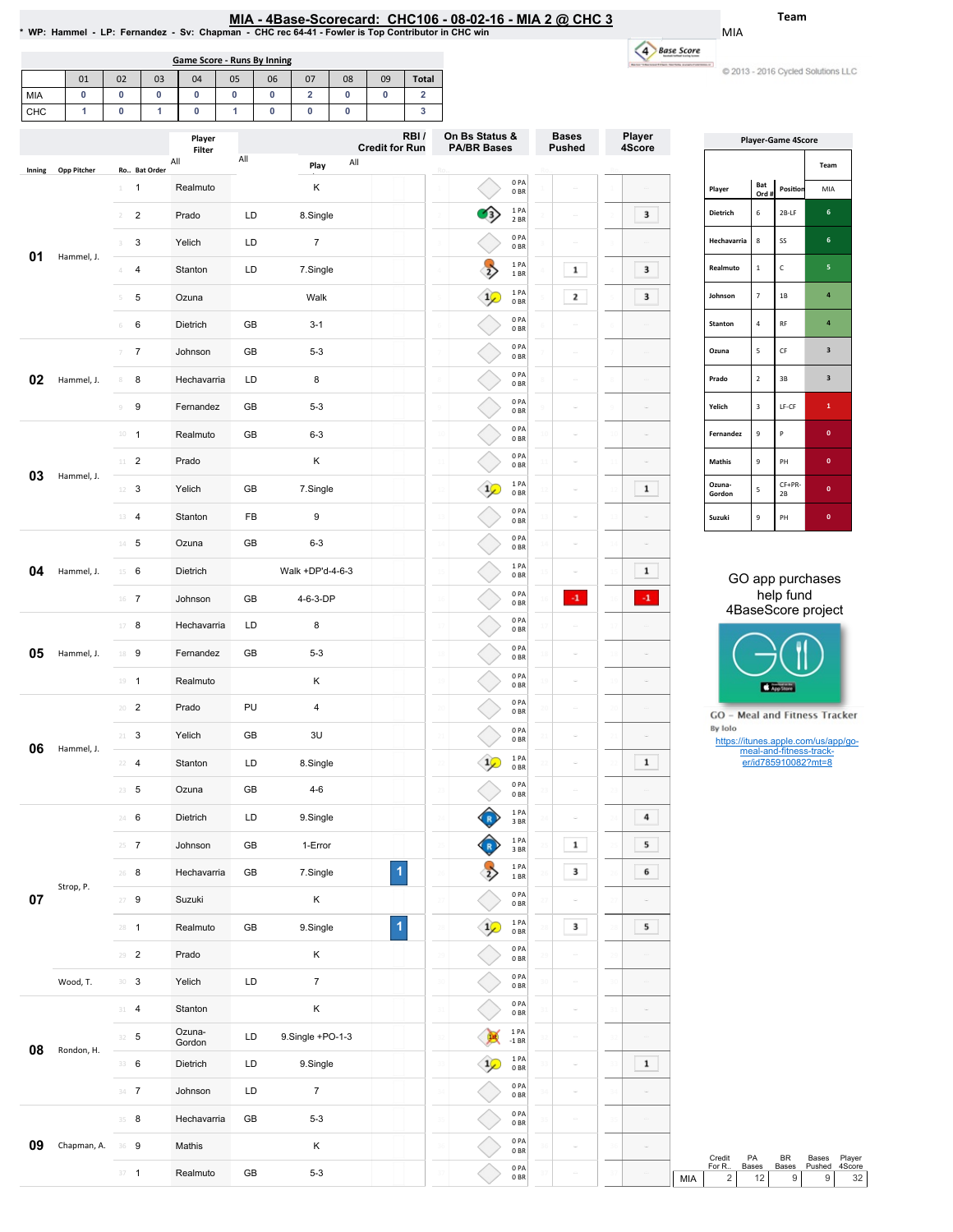| ìí<br>ìð<br>ìî<br>ìΪ<br>ìñ<br>ìò<br>ìó<br>ìô<br>ìõ<br>d}šo<br>$0,$ \$<br>$8 + 8$<br>%DVHV<br>30 NU<br>$5\%$<br>2 Q%V 6 VDWXV<br>Wb Ç Œ<br>WoÇŒ u ð^}Œ<br>& UHGLWIRU5 XQ<br>3\$ %5 %DVHV<br>3 XVKHG<br>6FRUH<br>&]oš Œ<br>$\pmb{\circledcirc}$<br>$\pmb{\circledcirc}$<br>$\pmb{\circledcirc}$<br>WoÇ<br>d u<br>/vv]vP K‰WjšZ0E<br>Z} XX ŠKŒ C<br>i W<br>$\frac{\check{\mathbf{S}}}{\mathsf{K} \times \mathsf{S}}$<br>5 HDOP XWR<br>$\mathsf{W}^\bullet \ddot{\mathsf{Y}}\rangle$<br>$\mathbf{f}$<br>Wo Ç Œ<br>D/<br>$\blacksquare$<br>i Z<br>i W<br>ò<br>] šOEZ<br>ò<br>î r≫&<br>$\prime$ '<br>3 UDGR<br>$\hat{\perp}$<br>$61QJ$ $OH$<br>$i$ $z$<br>i W<br>ò<br>, z À OE≣<br>$\mathsf{w}$<br>$\prime$ '<br>ô<br>$<$ HOFK<br>$\top$<br>i Z<br>, uu duX<br>í W<br>$\mathfrak{f}$<br>ñ<br>Z ou µš}<br>$\prime$ .<br>6 VDQARQ<br>$61QJ$ $\Theta$<br>ð<br>$i$ $z$<br>i W<br>$\mathfrak{f}$<br>ð<br>ó<br>:} Zv•} v<br>$2$ ] XQD<br>$:$ DON<br>ñ<br>i Z<br>i W<br>ð<br>Z&<br>ð<br>' IHMLFK<br>$*$ %<br>^š vš} v<br>ò<br>i Z<br>i W<br>K̵v<br>ñ<br>&<br>ï.<br>- RKQVRQ<br>* %<br>ó<br>i Z<br>ìW<br>$\prime$ '<br>VŒ}<br>$\hat{I}$<br>$\ddot{\text{I}}$<br>$\ddot{\rm I}$ .<br>+ HFKDYDUUD<br>, uu oLIX<br>ô<br>i Z<br>ìW<br>$)$ HCDCGH<br>$*$ %<br>Ï.<br>$-8r$ &<br>i.<br>zφZ<br>õ<br>i Z<br>i W<br>* %<br>5 HDOP XWR<br>& OE v Ì<br>fi.<br>õ<br>W<br>i.<br>$i$ Z<br>ìW<br>3 <b>UP</b><br>íí.<br>D šZ]•<br>W<br>õ<br>j.<br>$\blacksquare$<br>i Z<br>, uu dJX<br>i W<br>K̵vr<br>&=VZr<br>$<$ HOFK<br>$*$ %<br>$61QJ$ $\Theta$<br>íî<br>ñ<br>T.<br>i Z<br>' } Œ} v<br>î<br>i W<br><b>G VDIQUATQ</b><br>íï<br>) %<br>^μÌ μl ]<br>$\tilde{\mathbf{o}}$<br>W<br>$\mathbf{1}$<br>i Z<br>ìW<br>* %<br>$2$ $ \times $<br>íŏ<br>$i$ Z<br>í W<br>' IHMLFK<br>: DON '3G<br>, uu dJX<br>íñ<br>$i$ Z<br>* 2 DSS SXUFKDVHV<br>i W<br>KHOS IXOG<br>- RKQVRQ<br>$*$ %<br>'3<br>íò<br>i Z<br><b>YDVH6 FRUH SURWIFW</b><br>i W<br>$\prime$<br>+ HFKDYDUUD<br>íó<br>ìZ<br>i W<br>* %<br>HUDDQH<br>, uu dJX<br>íô<br>ìZ<br>ìW<br>5 HDOP XWR<br>íõ<br>$\bullet$<br>$i$ Z<br>ìW<br>3 LDGR<br>38<br>îì<br>i Z<br>i W<br>$<$ HOFK<br>* $%$<br>8<br>îí<br>i Z<br>KWSY WACHYDSSOH FRP XVDSSJR<br>, uu dJX<br>PHDODOG ILMOHAV WIDEN<br>í W<br>$\prime$ .<br><b>HUIG</b><br><b>CINCORD</b> 8<br>$61QJ$ $\Theta$<br><u>"PW</u><br>îî<br>$i$ Z<br>i W<br>2 ] XQD<br>$*$ %<br>$\hat{1}$<br>$i \, z$<br>i W<br>$\prime$ .<br>' LHAMLEK<br>$61QJ$ $\Theta$<br>îŏ<br>$i \, z$<br>i W<br>* %<br>îñ<br>- RKQVRQ<br>$($ WRU<br>$i \quad z$<br>í W<br>$*$ %<br>+ HFKDYDUUD<br>$61QJ$ $\Theta$<br>îò<br>$i$ $Z$<br>^šQP%WX<br>i W<br>6XJ XNL<br>îó<br>$\mathcal{L}_{\rm{max}}$<br>$i$ Z<br>i W<br>îô<br>5 HDOP XWR<br>$*$ %<br>$61QJ$ $\Theta$<br>i Z<br>ìW<br>3 UDGR<br>ÎÕ<br>$\mathcal{A}^{\mathcal{A}}$ .<br>i Z<br>ìW<br>$\prime$ .<br>$-71$<br>$<$ HOLFK<br>$i$ Z<br>i W<br>Tí.<br><b>G VDIQUARQ</b><br>$\sim 100$<br>$i$ Z<br>íW<br>2 ] XQD<br>$\prime$ .<br>$\top \hat{\top}$<br>6 Q OH 32<br>rí Z<br>* RUGRO<br>$Z\}$ v } v $U$ X<br>i W<br>$\prime$ .<br>' LHAMLEK<br>$61QJ$ $\Theta$<br>TT.<br>ìZ<br>i W<br>- RKQVRQ<br>$\prime$ .<br>ïð<br>$i$ Z<br>ìW<br>+ HFKDYDUUD<br>$*$ %<br>ïñ<br>$i$ Z<br>i W<br>Z‰ vUX ïò<br>0 DWU<br>$\sim$<br>$i$ Z<br>&UHGLW 3\$<br>%5 %DVHV 300\H<br>%DVHV 3XVKHG 6FRU<br>%DMHV<br>) RU5<br>i W<br>5 HDOP XWR<br>$*$ %<br>ïó |  |  |  | ' u ^ } OEr Zuv• C/vv]vP |  |  |  |          |  |         |  |  |
|----------------------------------------------------------------------------------------------------------------------------------------------------------------------------------------------------------------------------------------------------------------------------------------------------------------------------------------------------------------------------------------------------------------------------------------------------------------------------------------------------------------------------------------------------------------------------------------------------------------------------------------------------------------------------------------------------------------------------------------------------------------------------------------------------------------------------------------------------------------------------------------------------------------------------------------------------------------------------------------------------------------------------------------------------------------------------------------------------------------------------------------------------------------------------------------------------------------------------------------------------------------------------------------------------------------------------------------------------------------------------------------------------------------------------------------------------------------------------------------------------------------------------------------------------------------------------------------------------------------------------------------------------------------------------------------------------------------------------------------------------------------------------------------------------------------------------------------------------------------------------------------------------------------------------------------------------------------------------------------------------------------------------------------------------------------------------------------------------------------------------------------------------------------------------------------------------------------------------------------------------------------------------------------------------------------------------------------------------------------------------------------------------------------------------------------------------------------------------------------------------------------------------------------------------------------------------------------------------------------------------------------------------------------------------------------------------------------------------------------------------------------------------------------------------------------------------------------------------------------------------------------------------------------------------------------------------------------------------------------------------------------------------------------------------------------------------------------------------------------------------------------------------------------------------------------------------------------------------------------------------------------------------------------------------------------------|--|--|--|--------------------------|--|--|--|----------|--|---------|--|--|
|                                                                                                                                                                                                                                                                                                                                                                                                                                                                                                                                                                                                                                                                                                                                                                                                                                                                                                                                                                                                                                                                                                                                                                                                                                                                                                                                                                                                                                                                                                                                                                                                                                                                                                                                                                                                                                                                                                                                                                                                                                                                                                                                                                                                                                                                                                                                                                                                                                                                                                                                                                                                                                                                                                                                                                                                                                                                                                                                                                                                                                                                                                                                                                                                                                                                                                                      |  |  |  |                          |  |  |  |          |  |         |  |  |
|                                                                                                                                                                                                                                                                                                                                                                                                                                                                                                                                                                                                                                                                                                                                                                                                                                                                                                                                                                                                                                                                                                                                                                                                                                                                                                                                                                                                                                                                                                                                                                                                                                                                                                                                                                                                                                                                                                                                                                                                                                                                                                                                                                                                                                                                                                                                                                                                                                                                                                                                                                                                                                                                                                                                                                                                                                                                                                                                                                                                                                                                                                                                                                                                                                                                                                                      |  |  |  |                          |  |  |  |          |  |         |  |  |
|                                                                                                                                                                                                                                                                                                                                                                                                                                                                                                                                                                                                                                                                                                                                                                                                                                                                                                                                                                                                                                                                                                                                                                                                                                                                                                                                                                                                                                                                                                                                                                                                                                                                                                                                                                                                                                                                                                                                                                                                                                                                                                                                                                                                                                                                                                                                                                                                                                                                                                                                                                                                                                                                                                                                                                                                                                                                                                                                                                                                                                                                                                                                                                                                                                                                                                                      |  |  |  |                          |  |  |  |          |  |         |  |  |
|                                                                                                                                                                                                                                                                                                                                                                                                                                                                                                                                                                                                                                                                                                                                                                                                                                                                                                                                                                                                                                                                                                                                                                                                                                                                                                                                                                                                                                                                                                                                                                                                                                                                                                                                                                                                                                                                                                                                                                                                                                                                                                                                                                                                                                                                                                                                                                                                                                                                                                                                                                                                                                                                                                                                                                                                                                                                                                                                                                                                                                                                                                                                                                                                                                                                                                                      |  |  |  |                          |  |  |  |          |  |         |  |  |
|                                                                                                                                                                                                                                                                                                                                                                                                                                                                                                                                                                                                                                                                                                                                                                                                                                                                                                                                                                                                                                                                                                                                                                                                                                                                                                                                                                                                                                                                                                                                                                                                                                                                                                                                                                                                                                                                                                                                                                                                                                                                                                                                                                                                                                                                                                                                                                                                                                                                                                                                                                                                                                                                                                                                                                                                                                                                                                                                                                                                                                                                                                                                                                                                                                                                                                                      |  |  |  |                          |  |  |  |          |  |         |  |  |
|                                                                                                                                                                                                                                                                                                                                                                                                                                                                                                                                                                                                                                                                                                                                                                                                                                                                                                                                                                                                                                                                                                                                                                                                                                                                                                                                                                                                                                                                                                                                                                                                                                                                                                                                                                                                                                                                                                                                                                                                                                                                                                                                                                                                                                                                                                                                                                                                                                                                                                                                                                                                                                                                                                                                                                                                                                                                                                                                                                                                                                                                                                                                                                                                                                                                                                                      |  |  |  |                          |  |  |  |          |  |         |  |  |
|                                                                                                                                                                                                                                                                                                                                                                                                                                                                                                                                                                                                                                                                                                                                                                                                                                                                                                                                                                                                                                                                                                                                                                                                                                                                                                                                                                                                                                                                                                                                                                                                                                                                                                                                                                                                                                                                                                                                                                                                                                                                                                                                                                                                                                                                                                                                                                                                                                                                                                                                                                                                                                                                                                                                                                                                                                                                                                                                                                                                                                                                                                                                                                                                                                                                                                                      |  |  |  |                          |  |  |  |          |  |         |  |  |
|                                                                                                                                                                                                                                                                                                                                                                                                                                                                                                                                                                                                                                                                                                                                                                                                                                                                                                                                                                                                                                                                                                                                                                                                                                                                                                                                                                                                                                                                                                                                                                                                                                                                                                                                                                                                                                                                                                                                                                                                                                                                                                                                                                                                                                                                                                                                                                                                                                                                                                                                                                                                                                                                                                                                                                                                                                                                                                                                                                                                                                                                                                                                                                                                                                                                                                                      |  |  |  |                          |  |  |  |          |  |         |  |  |
|                                                                                                                                                                                                                                                                                                                                                                                                                                                                                                                                                                                                                                                                                                                                                                                                                                                                                                                                                                                                                                                                                                                                                                                                                                                                                                                                                                                                                                                                                                                                                                                                                                                                                                                                                                                                                                                                                                                                                                                                                                                                                                                                                                                                                                                                                                                                                                                                                                                                                                                                                                                                                                                                                                                                                                                                                                                                                                                                                                                                                                                                                                                                                                                                                                                                                                                      |  |  |  |                          |  |  |  |          |  |         |  |  |
|                                                                                                                                                                                                                                                                                                                                                                                                                                                                                                                                                                                                                                                                                                                                                                                                                                                                                                                                                                                                                                                                                                                                                                                                                                                                                                                                                                                                                                                                                                                                                                                                                                                                                                                                                                                                                                                                                                                                                                                                                                                                                                                                                                                                                                                                                                                                                                                                                                                                                                                                                                                                                                                                                                                                                                                                                                                                                                                                                                                                                                                                                                                                                                                                                                                                                                                      |  |  |  |                          |  |  |  |          |  |         |  |  |
|                                                                                                                                                                                                                                                                                                                                                                                                                                                                                                                                                                                                                                                                                                                                                                                                                                                                                                                                                                                                                                                                                                                                                                                                                                                                                                                                                                                                                                                                                                                                                                                                                                                                                                                                                                                                                                                                                                                                                                                                                                                                                                                                                                                                                                                                                                                                                                                                                                                                                                                                                                                                                                                                                                                                                                                                                                                                                                                                                                                                                                                                                                                                                                                                                                                                                                                      |  |  |  |                          |  |  |  |          |  |         |  |  |
|                                                                                                                                                                                                                                                                                                                                                                                                                                                                                                                                                                                                                                                                                                                                                                                                                                                                                                                                                                                                                                                                                                                                                                                                                                                                                                                                                                                                                                                                                                                                                                                                                                                                                                                                                                                                                                                                                                                                                                                                                                                                                                                                                                                                                                                                                                                                                                                                                                                                                                                                                                                                                                                                                                                                                                                                                                                                                                                                                                                                                                                                                                                                                                                                                                                                                                                      |  |  |  |                          |  |  |  |          |  |         |  |  |
|                                                                                                                                                                                                                                                                                                                                                                                                                                                                                                                                                                                                                                                                                                                                                                                                                                                                                                                                                                                                                                                                                                                                                                                                                                                                                                                                                                                                                                                                                                                                                                                                                                                                                                                                                                                                                                                                                                                                                                                                                                                                                                                                                                                                                                                                                                                                                                                                                                                                                                                                                                                                                                                                                                                                                                                                                                                                                                                                                                                                                                                                                                                                                                                                                                                                                                                      |  |  |  |                          |  |  |  |          |  |         |  |  |
|                                                                                                                                                                                                                                                                                                                                                                                                                                                                                                                                                                                                                                                                                                                                                                                                                                                                                                                                                                                                                                                                                                                                                                                                                                                                                                                                                                                                                                                                                                                                                                                                                                                                                                                                                                                                                                                                                                                                                                                                                                                                                                                                                                                                                                                                                                                                                                                                                                                                                                                                                                                                                                                                                                                                                                                                                                                                                                                                                                                                                                                                                                                                                                                                                                                                                                                      |  |  |  |                          |  |  |  |          |  |         |  |  |
|                                                                                                                                                                                                                                                                                                                                                                                                                                                                                                                                                                                                                                                                                                                                                                                                                                                                                                                                                                                                                                                                                                                                                                                                                                                                                                                                                                                                                                                                                                                                                                                                                                                                                                                                                                                                                                                                                                                                                                                                                                                                                                                                                                                                                                                                                                                                                                                                                                                                                                                                                                                                                                                                                                                                                                                                                                                                                                                                                                                                                                                                                                                                                                                                                                                                                                                      |  |  |  |                          |  |  |  |          |  |         |  |  |
|                                                                                                                                                                                                                                                                                                                                                                                                                                                                                                                                                                                                                                                                                                                                                                                                                                                                                                                                                                                                                                                                                                                                                                                                                                                                                                                                                                                                                                                                                                                                                                                                                                                                                                                                                                                                                                                                                                                                                                                                                                                                                                                                                                                                                                                                                                                                                                                                                                                                                                                                                                                                                                                                                                                                                                                                                                                                                                                                                                                                                                                                                                                                                                                                                                                                                                                      |  |  |  |                          |  |  |  |          |  |         |  |  |
|                                                                                                                                                                                                                                                                                                                                                                                                                                                                                                                                                                                                                                                                                                                                                                                                                                                                                                                                                                                                                                                                                                                                                                                                                                                                                                                                                                                                                                                                                                                                                                                                                                                                                                                                                                                                                                                                                                                                                                                                                                                                                                                                                                                                                                                                                                                                                                                                                                                                                                                                                                                                                                                                                                                                                                                                                                                                                                                                                                                                                                                                                                                                                                                                                                                                                                                      |  |  |  |                          |  |  |  |          |  |         |  |  |
|                                                                                                                                                                                                                                                                                                                                                                                                                                                                                                                                                                                                                                                                                                                                                                                                                                                                                                                                                                                                                                                                                                                                                                                                                                                                                                                                                                                                                                                                                                                                                                                                                                                                                                                                                                                                                                                                                                                                                                                                                                                                                                                                                                                                                                                                                                                                                                                                                                                                                                                                                                                                                                                                                                                                                                                                                                                                                                                                                                                                                                                                                                                                                                                                                                                                                                                      |  |  |  |                          |  |  |  |          |  |         |  |  |
|                                                                                                                                                                                                                                                                                                                                                                                                                                                                                                                                                                                                                                                                                                                                                                                                                                                                                                                                                                                                                                                                                                                                                                                                                                                                                                                                                                                                                                                                                                                                                                                                                                                                                                                                                                                                                                                                                                                                                                                                                                                                                                                                                                                                                                                                                                                                                                                                                                                                                                                                                                                                                                                                                                                                                                                                                                                                                                                                                                                                                                                                                                                                                                                                                                                                                                                      |  |  |  |                          |  |  |  |          |  |         |  |  |
|                                                                                                                                                                                                                                                                                                                                                                                                                                                                                                                                                                                                                                                                                                                                                                                                                                                                                                                                                                                                                                                                                                                                                                                                                                                                                                                                                                                                                                                                                                                                                                                                                                                                                                                                                                                                                                                                                                                                                                                                                                                                                                                                                                                                                                                                                                                                                                                                                                                                                                                                                                                                                                                                                                                                                                                                                                                                                                                                                                                                                                                                                                                                                                                                                                                                                                                      |  |  |  |                          |  |  |  |          |  |         |  |  |
|                                                                                                                                                                                                                                                                                                                                                                                                                                                                                                                                                                                                                                                                                                                                                                                                                                                                                                                                                                                                                                                                                                                                                                                                                                                                                                                                                                                                                                                                                                                                                                                                                                                                                                                                                                                                                                                                                                                                                                                                                                                                                                                                                                                                                                                                                                                                                                                                                                                                                                                                                                                                                                                                                                                                                                                                                                                                                                                                                                                                                                                                                                                                                                                                                                                                                                                      |  |  |  |                          |  |  |  |          |  |         |  |  |
|                                                                                                                                                                                                                                                                                                                                                                                                                                                                                                                                                                                                                                                                                                                                                                                                                                                                                                                                                                                                                                                                                                                                                                                                                                                                                                                                                                                                                                                                                                                                                                                                                                                                                                                                                                                                                                                                                                                                                                                                                                                                                                                                                                                                                                                                                                                                                                                                                                                                                                                                                                                                                                                                                                                                                                                                                                                                                                                                                                                                                                                                                                                                                                                                                                                                                                                      |  |  |  |                          |  |  |  |          |  |         |  |  |
|                                                                                                                                                                                                                                                                                                                                                                                                                                                                                                                                                                                                                                                                                                                                                                                                                                                                                                                                                                                                                                                                                                                                                                                                                                                                                                                                                                                                                                                                                                                                                                                                                                                                                                                                                                                                                                                                                                                                                                                                                                                                                                                                                                                                                                                                                                                                                                                                                                                                                                                                                                                                                                                                                                                                                                                                                                                                                                                                                                                                                                                                                                                                                                                                                                                                                                                      |  |  |  |                          |  |  |  |          |  |         |  |  |
|                                                                                                                                                                                                                                                                                                                                                                                                                                                                                                                                                                                                                                                                                                                                                                                                                                                                                                                                                                                                                                                                                                                                                                                                                                                                                                                                                                                                                                                                                                                                                                                                                                                                                                                                                                                                                                                                                                                                                                                                                                                                                                                                                                                                                                                                                                                                                                                                                                                                                                                                                                                                                                                                                                                                                                                                                                                                                                                                                                                                                                                                                                                                                                                                                                                                                                                      |  |  |  |                          |  |  |  |          |  |         |  |  |
|                                                                                                                                                                                                                                                                                                                                                                                                                                                                                                                                                                                                                                                                                                                                                                                                                                                                                                                                                                                                                                                                                                                                                                                                                                                                                                                                                                                                                                                                                                                                                                                                                                                                                                                                                                                                                                                                                                                                                                                                                                                                                                                                                                                                                                                                                                                                                                                                                                                                                                                                                                                                                                                                                                                                                                                                                                                                                                                                                                                                                                                                                                                                                                                                                                                                                                                      |  |  |  |                          |  |  |  |          |  |         |  |  |
|                                                                                                                                                                                                                                                                                                                                                                                                                                                                                                                                                                                                                                                                                                                                                                                                                                                                                                                                                                                                                                                                                                                                                                                                                                                                                                                                                                                                                                                                                                                                                                                                                                                                                                                                                                                                                                                                                                                                                                                                                                                                                                                                                                                                                                                                                                                                                                                                                                                                                                                                                                                                                                                                                                                                                                                                                                                                                                                                                                                                                                                                                                                                                                                                                                                                                                                      |  |  |  |                          |  |  |  |          |  |         |  |  |
|                                                                                                                                                                                                                                                                                                                                                                                                                                                                                                                                                                                                                                                                                                                                                                                                                                                                                                                                                                                                                                                                                                                                                                                                                                                                                                                                                                                                                                                                                                                                                                                                                                                                                                                                                                                                                                                                                                                                                                                                                                                                                                                                                                                                                                                                                                                                                                                                                                                                                                                                                                                                                                                                                                                                                                                                                                                                                                                                                                                                                                                                                                                                                                                                                                                                                                                      |  |  |  |                          |  |  |  |          |  |         |  |  |
|                                                                                                                                                                                                                                                                                                                                                                                                                                                                                                                                                                                                                                                                                                                                                                                                                                                                                                                                                                                                                                                                                                                                                                                                                                                                                                                                                                                                                                                                                                                                                                                                                                                                                                                                                                                                                                                                                                                                                                                                                                                                                                                                                                                                                                                                                                                                                                                                                                                                                                                                                                                                                                                                                                                                                                                                                                                                                                                                                                                                                                                                                                                                                                                                                                                                                                                      |  |  |  |                          |  |  |  |          |  |         |  |  |
|                                                                                                                                                                                                                                                                                                                                                                                                                                                                                                                                                                                                                                                                                                                                                                                                                                                                                                                                                                                                                                                                                                                                                                                                                                                                                                                                                                                                                                                                                                                                                                                                                                                                                                                                                                                                                                                                                                                                                                                                                                                                                                                                                                                                                                                                                                                                                                                                                                                                                                                                                                                                                                                                                                                                                                                                                                                                                                                                                                                                                                                                                                                                                                                                                                                                                                                      |  |  |  |                          |  |  |  |          |  |         |  |  |
|                                                                                                                                                                                                                                                                                                                                                                                                                                                                                                                                                                                                                                                                                                                                                                                                                                                                                                                                                                                                                                                                                                                                                                                                                                                                                                                                                                                                                                                                                                                                                                                                                                                                                                                                                                                                                                                                                                                                                                                                                                                                                                                                                                                                                                                                                                                                                                                                                                                                                                                                                                                                                                                                                                                                                                                                                                                                                                                                                                                                                                                                                                                                                                                                                                                                                                                      |  |  |  |                          |  |  |  |          |  |         |  |  |
|                                                                                                                                                                                                                                                                                                                                                                                                                                                                                                                                                                                                                                                                                                                                                                                                                                                                                                                                                                                                                                                                                                                                                                                                                                                                                                                                                                                                                                                                                                                                                                                                                                                                                                                                                                                                                                                                                                                                                                                                                                                                                                                                                                                                                                                                                                                                                                                                                                                                                                                                                                                                                                                                                                                                                                                                                                                                                                                                                                                                                                                                                                                                                                                                                                                                                                                      |  |  |  |                          |  |  |  |          |  |         |  |  |
|                                                                                                                                                                                                                                                                                                                                                                                                                                                                                                                                                                                                                                                                                                                                                                                                                                                                                                                                                                                                                                                                                                                                                                                                                                                                                                                                                                                                                                                                                                                                                                                                                                                                                                                                                                                                                                                                                                                                                                                                                                                                                                                                                                                                                                                                                                                                                                                                                                                                                                                                                                                                                                                                                                                                                                                                                                                                                                                                                                                                                                                                                                                                                                                                                                                                                                                      |  |  |  |                          |  |  |  |          |  |         |  |  |
|                                                                                                                                                                                                                                                                                                                                                                                                                                                                                                                                                                                                                                                                                                                                                                                                                                                                                                                                                                                                                                                                                                                                                                                                                                                                                                                                                                                                                                                                                                                                                                                                                                                                                                                                                                                                                                                                                                                                                                                                                                                                                                                                                                                                                                                                                                                                                                                                                                                                                                                                                                                                                                                                                                                                                                                                                                                                                                                                                                                                                                                                                                                                                                                                                                                                                                                      |  |  |  |                          |  |  |  |          |  |         |  |  |
|                                                                                                                                                                                                                                                                                                                                                                                                                                                                                                                                                                                                                                                                                                                                                                                                                                                                                                                                                                                                                                                                                                                                                                                                                                                                                                                                                                                                                                                                                                                                                                                                                                                                                                                                                                                                                                                                                                                                                                                                                                                                                                                                                                                                                                                                                                                                                                                                                                                                                                                                                                                                                                                                                                                                                                                                                                                                                                                                                                                                                                                                                                                                                                                                                                                                                                                      |  |  |  |                          |  |  |  |          |  |         |  |  |
|                                                                                                                                                                                                                                                                                                                                                                                                                                                                                                                                                                                                                                                                                                                                                                                                                                                                                                                                                                                                                                                                                                                                                                                                                                                                                                                                                                                                                                                                                                                                                                                                                                                                                                                                                                                                                                                                                                                                                                                                                                                                                                                                                                                                                                                                                                                                                                                                                                                                                                                                                                                                                                                                                                                                                                                                                                                                                                                                                                                                                                                                                                                                                                                                                                                                                                                      |  |  |  |                          |  |  |  |          |  |         |  |  |
|                                                                                                                                                                                                                                                                                                                                                                                                                                                                                                                                                                                                                                                                                                                                                                                                                                                                                                                                                                                                                                                                                                                                                                                                                                                                                                                                                                                                                                                                                                                                                                                                                                                                                                                                                                                                                                                                                                                                                                                                                                                                                                                                                                                                                                                                                                                                                                                                                                                                                                                                                                                                                                                                                                                                                                                                                                                                                                                                                                                                                                                                                                                                                                                                                                                                                                                      |  |  |  |                          |  |  |  |          |  |         |  |  |
|                                                                                                                                                                                                                                                                                                                                                                                                                                                                                                                                                                                                                                                                                                                                                                                                                                                                                                                                                                                                                                                                                                                                                                                                                                                                                                                                                                                                                                                                                                                                                                                                                                                                                                                                                                                                                                                                                                                                                                                                                                                                                                                                                                                                                                                                                                                                                                                                                                                                                                                                                                                                                                                                                                                                                                                                                                                                                                                                                                                                                                                                                                                                                                                                                                                                                                                      |  |  |  |                          |  |  |  |          |  |         |  |  |
|                                                                                                                                                                                                                                                                                                                                                                                                                                                                                                                                                                                                                                                                                                                                                                                                                                                                                                                                                                                                                                                                                                                                                                                                                                                                                                                                                                                                                                                                                                                                                                                                                                                                                                                                                                                                                                                                                                                                                                                                                                                                                                                                                                                                                                                                                                                                                                                                                                                                                                                                                                                                                                                                                                                                                                                                                                                                                                                                                                                                                                                                                                                                                                                                                                                                                                                      |  |  |  |                          |  |  |  |          |  |         |  |  |
|                                                                                                                                                                                                                                                                                                                                                                                                                                                                                                                                                                                                                                                                                                                                                                                                                                                                                                                                                                                                                                                                                                                                                                                                                                                                                                                                                                                                                                                                                                                                                                                                                                                                                                                                                                                                                                                                                                                                                                                                                                                                                                                                                                                                                                                                                                                                                                                                                                                                                                                                                                                                                                                                                                                                                                                                                                                                                                                                                                                                                                                                                                                                                                                                                                                                                                                      |  |  |  |                          |  |  |  |          |  |         |  |  |
|                                                                                                                                                                                                                                                                                                                                                                                                                                                                                                                                                                                                                                                                                                                                                                                                                                                                                                                                                                                                                                                                                                                                                                                                                                                                                                                                                                                                                                                                                                                                                                                                                                                                                                                                                                                                                                                                                                                                                                                                                                                                                                                                                                                                                                                                                                                                                                                                                                                                                                                                                                                                                                                                                                                                                                                                                                                                                                                                                                                                                                                                                                                                                                                                                                                                                                                      |  |  |  |                          |  |  |  |          |  |         |  |  |
|                                                                                                                                                                                                                                                                                                                                                                                                                                                                                                                                                                                                                                                                                                                                                                                                                                                                                                                                                                                                                                                                                                                                                                                                                                                                                                                                                                                                                                                                                                                                                                                                                                                                                                                                                                                                                                                                                                                                                                                                                                                                                                                                                                                                                                                                                                                                                                                                                                                                                                                                                                                                                                                                                                                                                                                                                                                                                                                                                                                                                                                                                                                                                                                                                                                                                                                      |  |  |  |                          |  |  |  |          |  |         |  |  |
|                                                                                                                                                                                                                                                                                                                                                                                                                                                                                                                                                                                                                                                                                                                                                                                                                                                                                                                                                                                                                                                                                                                                                                                                                                                                                                                                                                                                                                                                                                                                                                                                                                                                                                                                                                                                                                                                                                                                                                                                                                                                                                                                                                                                                                                                                                                                                                                                                                                                                                                                                                                                                                                                                                                                                                                                                                                                                                                                                                                                                                                                                                                                                                                                                                                                                                                      |  |  |  |                          |  |  |  |          |  |         |  |  |
|                                                                                                                                                                                                                                                                                                                                                                                                                                                                                                                                                                                                                                                                                                                                                                                                                                                                                                                                                                                                                                                                                                                                                                                                                                                                                                                                                                                                                                                                                                                                                                                                                                                                                                                                                                                                                                                                                                                                                                                                                                                                                                                                                                                                                                                                                                                                                                                                                                                                                                                                                                                                                                                                                                                                                                                                                                                                                                                                                                                                                                                                                                                                                                                                                                                                                                                      |  |  |  |                          |  |  |  | $i \, z$ |  | $0,$ \$ |  |  |

: 3 + DPPHO /3 ) HUDDQGH 6Y & KDSPDQ & + & UF ) RZONUNTRS&RQMUEXMULQ& + & ZLQ

 $d$  u  $D/$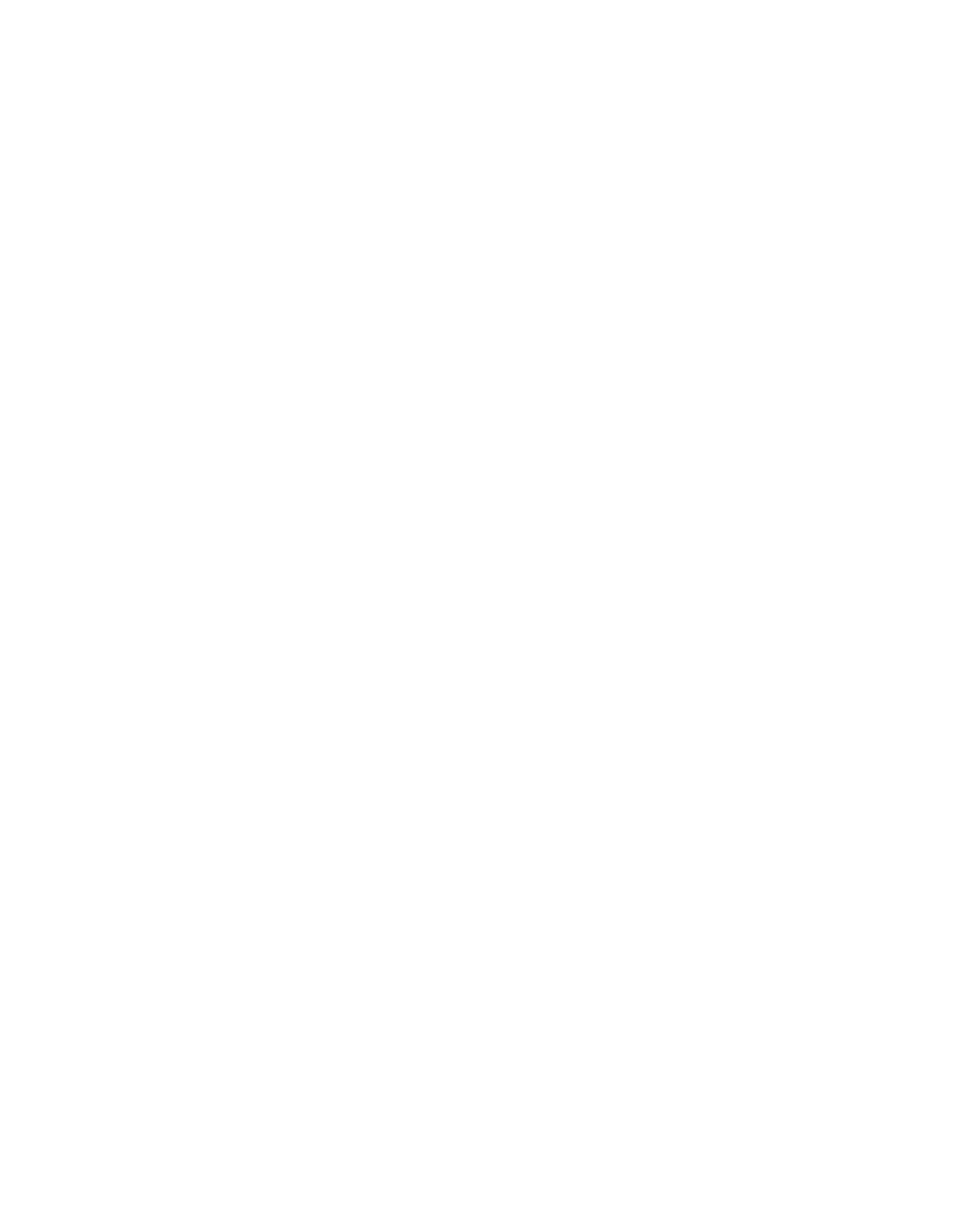## MIA - 4Base-Scorecard: CHC106 - 08-02-16 - MIA 2 @ CHC 3 ـ WIA - 4Base-Scorecard: CHC106 - 08-02-16 - MIA<br>• WP: Hammel - LP: Fernandez - Sv: Chapman - CHC rec 64-41 - Fowler is Top Contributor in CHC win



|                 | MIA - 4BaseScore - Player 4Score by Batting Order<br>CHC106 - 08-02-16 - MIA 2 @ CHC 3<br>WP: Hammel - LP: Fernandez - Sv: Chapman - CHC rec 64-41 - Fowler is Top Contributor in CHC win |              |                |                |                      |                |                  |   |                |                |              |  |  |
|-----------------|-------------------------------------------------------------------------------------------------------------------------------------------------------------------------------------------|--------------|----------------|----------------|----------------------|----------------|------------------|---|----------------|----------------|--------------|--|--|
|                 |                                                                                                                                                                                           |              |                |                |                      |                | <b>Bat Order</b> |   |                |                |              |  |  |
| Player          | Team                                                                                                                                                                                      | Position     | $\mathbf{1}$   | $\overline{2}$ | 3                    | 4              | 5                | 6 | $\overline{7}$ | 8              | 9            |  |  |
| <b>Dietrich</b> | <b>MIA</b>                                                                                                                                                                                | $2B-LF$      |                |                |                      |                |                  | 6 |                |                |              |  |  |
| Hechavarria     | <b>MIA</b>                                                                                                                                                                                | SS           |                |                |                      |                |                  |   |                | 6 <sup>5</sup> |              |  |  |
| Realmuto        | <b>MIA</b>                                                                                                                                                                                | С            | 5 <sup>5</sup> |                |                      |                |                  |   |                |                |              |  |  |
| Johnson         | MIA                                                                                                                                                                                       | 1B           |                |                |                      |                |                  |   | $\overline{4}$ |                |              |  |  |
| <b>Stanton</b>  | <b>MIA</b>                                                                                                                                                                                | <b>RF</b>    |                |                |                      | $\overline{4}$ |                  |   |                |                |              |  |  |
| Ozuna           | <b>MIA</b>                                                                                                                                                                                | <b>CF</b>    |                |                |                      |                | 3                |   |                |                |              |  |  |
| Prado           | MIA                                                                                                                                                                                       | 3B           |                | $\mathbf{3}$   |                      |                |                  |   |                |                |              |  |  |
| Yelich          | <b>MIA</b>                                                                                                                                                                                | LF-CF        |                |                | $\blacktriangleleft$ |                |                  |   |                |                |              |  |  |
| Fernandez       | <b>MIA</b>                                                                                                                                                                                | P            |                |                |                      |                |                  |   |                |                | $\mathbf{0}$ |  |  |
| <b>Mathis</b>   | <b>MIA</b>                                                                                                                                                                                | PH           |                |                |                      |                |                  |   |                |                | $\bullet$    |  |  |
| Ozuna-Gordon    | <b>MIA</b>                                                                                                                                                                                | CF+PR-<br>2B |                |                |                      |                | $\bullet$        |   |                |                |              |  |  |
| Suzuki          | MIA                                                                                                                                                                                       | PH           |                |                |                      |                |                  |   |                |                | $\mathbf{0}$ |  |  |

Scorecard Sponsored By



**GO** - Meal and Fitness Tracker By Iolo

https://itunes.apple.com/us/app/go-meal-and-fitness-track-er/id785910082?mt=8

# MIA - 4Score Box - Player Totals<br>CHC106 - 08-02-16 CHC - 08-02-16<br>WP: Hammel - LP: Fernandez - Sv: Chapman - CHC rec 64-41 - Fowler is Top Contributor in CHC win

| Player        |        | Team Position | Bat<br>Ord #            | Credit For Run | PA Bases       | <b>BR</b> Bases | <b>Bases Pushed</b> | Player 4Score  | Appearances    | Productivity<br>Rate |
|---------------|--------|---------------|-------------------------|----------------|----------------|-----------------|---------------------|----------------|----------------|----------------------|
| Dietrich      |        | MIA 2B-LF     | 6                       | $\mathbf 0$    | 3              | 3               | 0                   | 6              | $\overline{4}$ | 1.500                |
| Hechavarria   | MIA SS |               | 8                       | $\mathbf{1}$   | $\mathbf{1}$   | $\mathbf{1}$    | 3                   | 6              | $\overline{4}$ | 1.500                |
| Realmuto      | MIA C  |               | $\mathbf{1}$            | 1              |                | $\pmb{0}$       | 3                   | 5              | 5              | 1.000                |
| Johnson       | MIA 1B |               | $\overline{7}$          | $\mathbf 0$    | $\mathbf{1}$   | 3               | $\pmb{0}$           | $\overline{4}$ | $\sqrt{4}$     | 1.000                |
| Stanton       | MIA RF |               | 4                       | 0              | $\overline{2}$ | 1               | $\mathbf{1}$        | 4              | $\overline{4}$ | 1.000                |
| Ozuna         | MIA CF |               | 5                       | 0              | $\mathbf{1}$   | $\pmb{0}$       | $\overline{2}$      | 3              | 3              | 1.000                |
| Prado         | MIA 3B |               | $\overline{\mathbf{c}}$ | $\mathbf 0$    | 1              | $\sqrt{2}$      | $\pmb{0}$           | 3              | $\overline{4}$ | 0.750                |
| Yelich        |        | MIA LF-CF     | 3                       | 0              | $\mathbf{1}$   | $\pmb{0}$       | 0                   | $\mathbf{1}$   | $\overline{4}$ | 0.250                |
| Fernandez     | MIA P  |               | 9                       | $\mathbf 0$    | $\mathbf 0$    | $\mathbf 0$     | $\pmb{0}$           | $\mathbf 0$    | 2              | 0.000                |
| Mathis        | MIA PH |               | 9                       | 0              | $\pmb{0}$      | $\pmb{0}$       | $\pmb{0}$           | $\mathbf 0$    | $\mathbf{1}$   | 0.000                |
| Ozuna-Gordon  |        | MIA CF+PR-    | 5                       | 0              |                | $-1$            | 0                   | 0              | $\mathbf{1}$   | 0.000                |
| Suzuki        | MIA PH |               | 9                       | 0              | $\pmb{0}$      | $\mathbf 0$     | $\pmb{0}$           | 0              | $\mathbf{1}$   | 0.000                |
| <b>Totals</b> |        |               |                         | 2              | 12             | 9               | 9                   | 32             | 37             | 0.865                |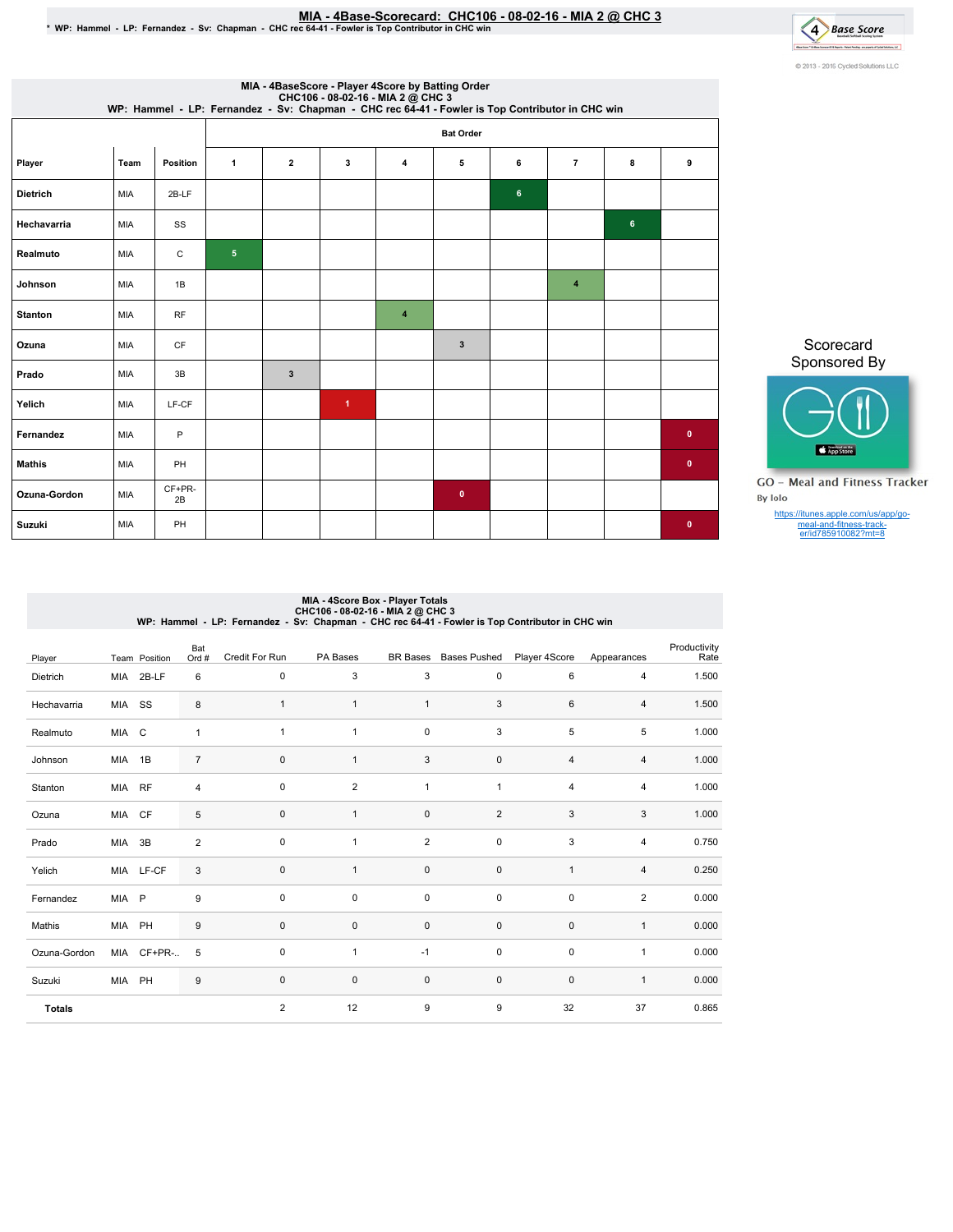## EHC-4Base-Scorecard: CHC106-08-02-16-MIA2@ CHC3<br>\* WP: Hammel - LP: Fernandez - Sv: Chapman - CHC rec 64-41-Fowler is Top Contributor in CHC win



|                | CHC - 4BaseScore - Player 4Score by Batting Order<br>CHC106 - 08-02-16 - MIA 2 @ CHC 3<br>WP: Hammel - LP: Fernandez - Sv: Chapman - CHC rec 64-41 - Fowler is Top Contributor in CHC win |           |    |                  |                |           |                |                         |                         |              |              |  |  |
|----------------|-------------------------------------------------------------------------------------------------------------------------------------------------------------------------------------------|-----------|----|------------------|----------------|-----------|----------------|-------------------------|-------------------------|--------------|--------------|--|--|
|                |                                                                                                                                                                                           |           |    | <b>Bat Order</b> |                |           |                |                         |                         |              |              |  |  |
| Player         | Team                                                                                                                                                                                      | Position  | 1  | $\mathbf{2}$     | 3              | $\pmb{4}$ | 5              | 6                       | $\overline{7}$          | 8            | 9            |  |  |
| Fowler         | CHC                                                                                                                                                                                       | CF        | 14 |                  |                |           |                |                         |                         |              |              |  |  |
| Contreras      | CHC                                                                                                                                                                                       | C         |    | $\overline{7}$   |                |           |                |                         |                         |              |              |  |  |
| <b>Rizzo</b>   | CHC                                                                                                                                                                                       | 1B        |    |                  | $6\phantom{a}$ |           |                |                         |                         |              |              |  |  |
| Coghlan        | CHC                                                                                                                                                                                       | LF.       |    |                  |                |           |                |                         | $\overline{\mathbf{4}}$ |              |              |  |  |
| <b>Russell</b> | CHC                                                                                                                                                                                       | SS        |    |                  |                |           |                | $\overline{\mathbf{3}}$ |                         |              |              |  |  |
| Heyward        | CHC                                                                                                                                                                                       | <b>RF</b> |    |                  |                |           | $\overline{2}$ |                         |                         |              |              |  |  |
| <b>Szczur</b>  | CHC                                                                                                                                                                                       | PH-LF     |    |                  |                |           |                |                         | $\mathbf{1}$            |              |              |  |  |
| <b>Baez</b>    | CHC                                                                                                                                                                                       | 3B        |    |                  |                |           |                |                         |                         | $\mathbf{0}$ |              |  |  |
| Hammel         | CHC                                                                                                                                                                                       | P         |    |                  |                |           |                |                         |                         |              | $\bf{0}$     |  |  |
| Montero        | CHC                                                                                                                                                                                       | PH        |    |                  |                |           |                |                         |                         |              | $\mathbf{0}$ |  |  |
| Zobrist        | CHC                                                                                                                                                                                       | 2B        |    |                  |                | $-1$      |                |                         |                         |              |              |  |  |

Scorecard Sponsored By



**GO** - Meal and Fitness Tracker By Iolo

https://itunes.apple.com/us/app/go-meal-and-fitness-track-er/id785910082?mt=8

# CHC - 4Score Box - Player Totals<br>CHC106 - 08-02-16 CHO CHO - 08-02-16<br>WP: Hammel - LP: Fernandez - Sv: Chapman - CHC rec 64-41 - Fowler is Top Contributor in CHC win

| Player        | Team Position | Bat<br>Ord #            | Credit For Run | PA Bases       | <b>BR</b> Bases | <b>Bases Pushed</b> | Player 4Score  | Appearances    | Productivity<br>Rate |
|---------------|---------------|-------------------------|----------------|----------------|-----------------|---------------------|----------------|----------------|----------------------|
| Fowler        | CHC CF        | $\mathbf{1}$            | $\mathbf{1}$   | 5              | 6               | $\overline{2}$      | 14             | $\overline{4}$ | 3.500                |
| Contreras     | CHC C         | $\overline{c}$          | $\mathbf{1}$   | 3              | 0               | 3                   | $\overline{7}$ | $\overline{4}$ | 1.750                |
| Rizzo         | CHC 1B        | $\mathsf 3$             | $\mathbf{1}$   | $\overline{2}$ | $\pmb{0}$       | 3                   | 6              | $\overline{4}$ | 1.500                |
| Coghlan       | CHC LF        | $\overline{7}$          | $\mathbf 0$    | $\mathbf{1}$   | 3               | $\pmb{0}$           | $\overline{4}$ | 3              | 1.333                |
| Russell       | CHC SS        | 6                       | $\mathbf 0$    | $\overline{2}$ | $\mathbf 0$     | $\mathbf{1}$        | 3              | $\overline{4}$ | 0.750                |
| Heyward       | CHC RF        | $\sqrt{5}$              | $\mathbf 0$    | $\mathbf{1}$   | $\mathbf{1}$    | $\pmb{0}$           | $\overline{2}$ | $\overline{4}$ | 0.500                |
| Szczur        | CHC PH-LF     | $\overline{7}$          | $\mathbf 0$    | $\overline{1}$ | $\pmb{0}$       | 0                   | $\mathbf{1}$   | $\mathbf{1}$   | 1.000                |
| Baez          | CHC 3B        | $\bf 8$                 | 0              | $\pmb{0}$      | 0               | $\pmb{0}$           | $\pmb{0}$      | $\overline{4}$ | 0.000                |
| Hammel        | CHC P         | 9                       | $\mathbf 0$    | $\pmb{0}$      | $\pmb{0}$       | 0                   | $\pmb{0}$      | $\overline{2}$ | 0.000                |
| Montero       | CHC PH        | $\boldsymbol{9}$        | 0              | $\pmb{0}$      | $\pmb{0}$       | $\pmb{0}$           | $\pmb{0}$      | $\mathbf{1}$   | 0.000                |
| Zobrist       | CHC 2B        | $\overline{\mathbf{4}}$ | $\mathbf 0$    | $\pmb{0}$      | $\pmb{0}$       | $-1$                | $-1$           | $\overline{4}$ | $-0.250$             |
| <b>Totals</b> |               |                         | 3              | 15             | 10              | 8                   | 36             | 35             | 1.029                |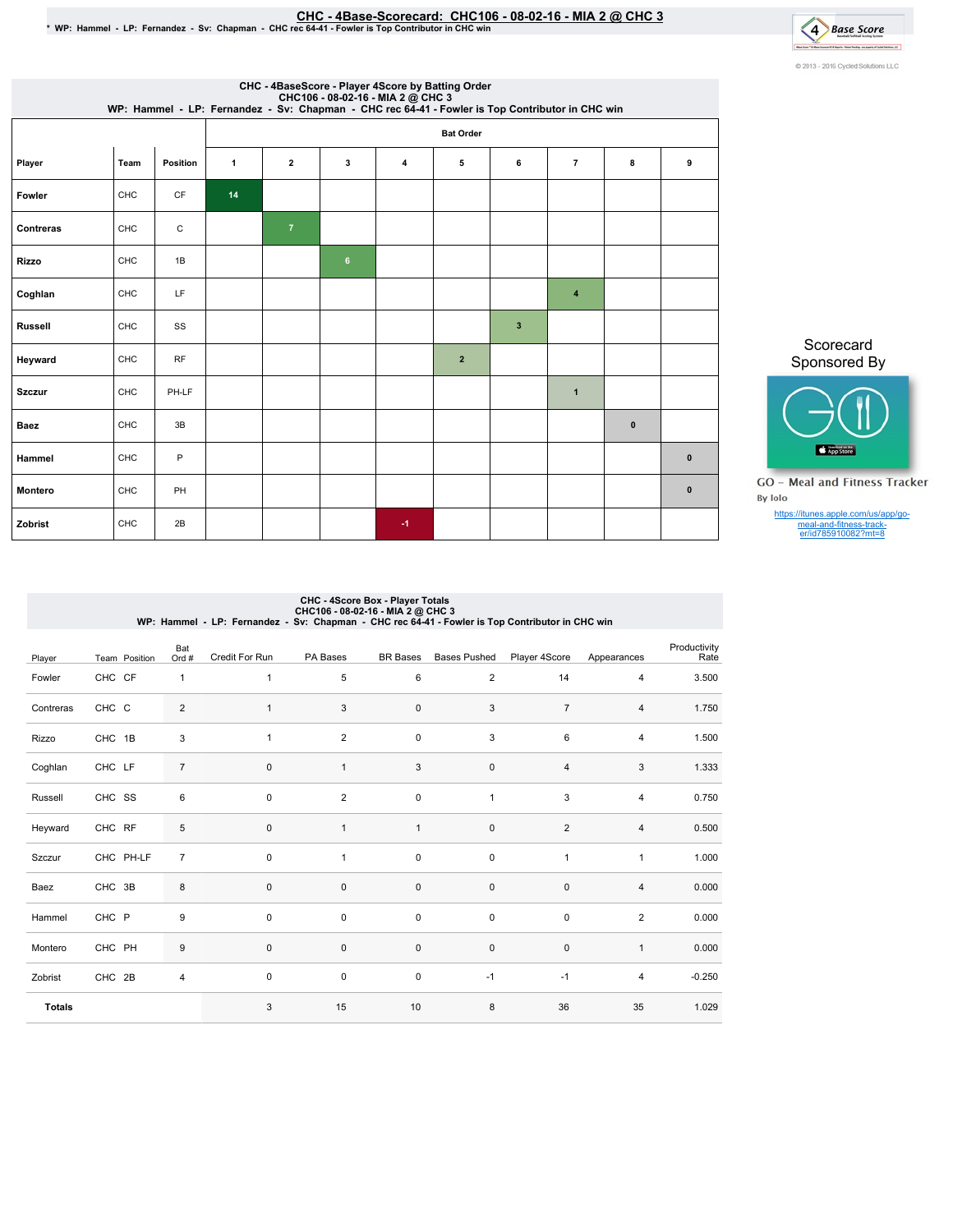#### Bat Order | Player | Inning | PlayText | LOBStatus Credit For Run PA Bases BR Bases Bases Pushed Player 4Score 1 Realmuto 01 K 03 6-3 05 K 07 9.Single Left on 1st 09 5-3 **Player Totals** 2 Prado 01 8.Single Left on 3rd 03 K 06 4 07 K **Player Totals** 3 Yelich 01 7 03 | 7.Single | Left on 1st 06 3U 07 7 **Player Totals** 4 Stanton 01 | 7.Single | Left on 2nd 03 9 06 | 8.Single | Left on 1st 08 K **Player Totals** 5 Ozuna 01 | Walk Left on 1st 04 6-3 06 4-6 **Player Totals** Ozuna-Gordon 08 9.Single +PO-1-3 **Player Totals** 6 Dietrich  $01$  3-1 04 Walk +DP'd-4-6-3 07 9.Single 08 | 9.Single | Left on 1st **Player Totals** 7 Johnson 02 5-3 04 **4-6-3-DP** 07 1-Error 08 7 **Player Totals** 8 Hechavarria 02 8 05 8 07 7.Single Left on 2nd 09 5-3 **Player Totals** 9 Fernandez 02 5-3 05 5-3 **Player Totals** Suzuki 07 K **Player Totals** Mathis 09 K **Player Totals** 0 0 0 0 0 0 0 0 0 0 0 0 0 0 0 0 0 0 1 1 0 3 5 0 0 0 0 0 0 1  $\begin{array}{ccc} 1 & 0 & 3 & 5 \end{array}$ 0 1 2 0 3 0 0 0 0 0 0 0 0 0 0 0 0 0 0 0 0 0 0 0 1 2 0 3 0 0 0 0 0 0 0 0 1 0 1 0 0 0 0 0 0 0 0 0 0 0 0  $\boxed{0}$  1 0  $\boxed{0}$  1 0 1 1 1  $1$  3 0 0 0 0 0 0 0 0 0 1 0 0 0 0 0 0 0 2 1 1 4 0 1 0 2 3 0 0 0 0 0 0 0 0 0 0 0 0 0 1 0 2 3 0 1 -1 0 0  $\boxed{0}$   $\boxed{1}$   $\boxed{-1}$   $\boxed{0}$   $\boxed{0}$ 0 0 0 0 0 0 0 0 1 0 1 0 1 3 0 4 0 0 1 0 1  $\boxed{0}$   $\boxed{3}$   $\boxed{3}$   $\boxed{0}$   $\boxed{6}$ 0 0 0 0 0 0 0 0 -1 -1 0 1 3 1 5 0 0 0 0 0 0 0 1 3 0 4 0 0 0 0 0 0 0 0 0 0 0 0 1  $1$  1  $1$  3 6 0 0 0 0 0 0 1 1 1 3 6 0 0 0 0 0 0 0 0 0 0 0 0 0 0 0 0 0 0 0 0 0 0 0  $\overline{0}$   $\overline{0}$   $\overline{0}$   $\overline{0}$   $\overline{0}$   $\overline{0}$   $\overline{0}$ 0 0 0 0 0 0  $\overline{0}$   $\overline{0}$   $\overline{0}$   $\overline{0}$   $\overline{0}$   $\overline{0}$   $\overline{0}$ Detail by Bat Order/Player

2 12 9 9 32

**Grand Total** 

### <u>MIA - 4Base-Scorecard: CHC106 - 08-02-16 - MIA 2 @ CHC 3</u>

\* WP: Hammel - LP: Fernandez - Sv: Chapman - CHC rec 64-41 - Fowler is Top Contributor in CHC win